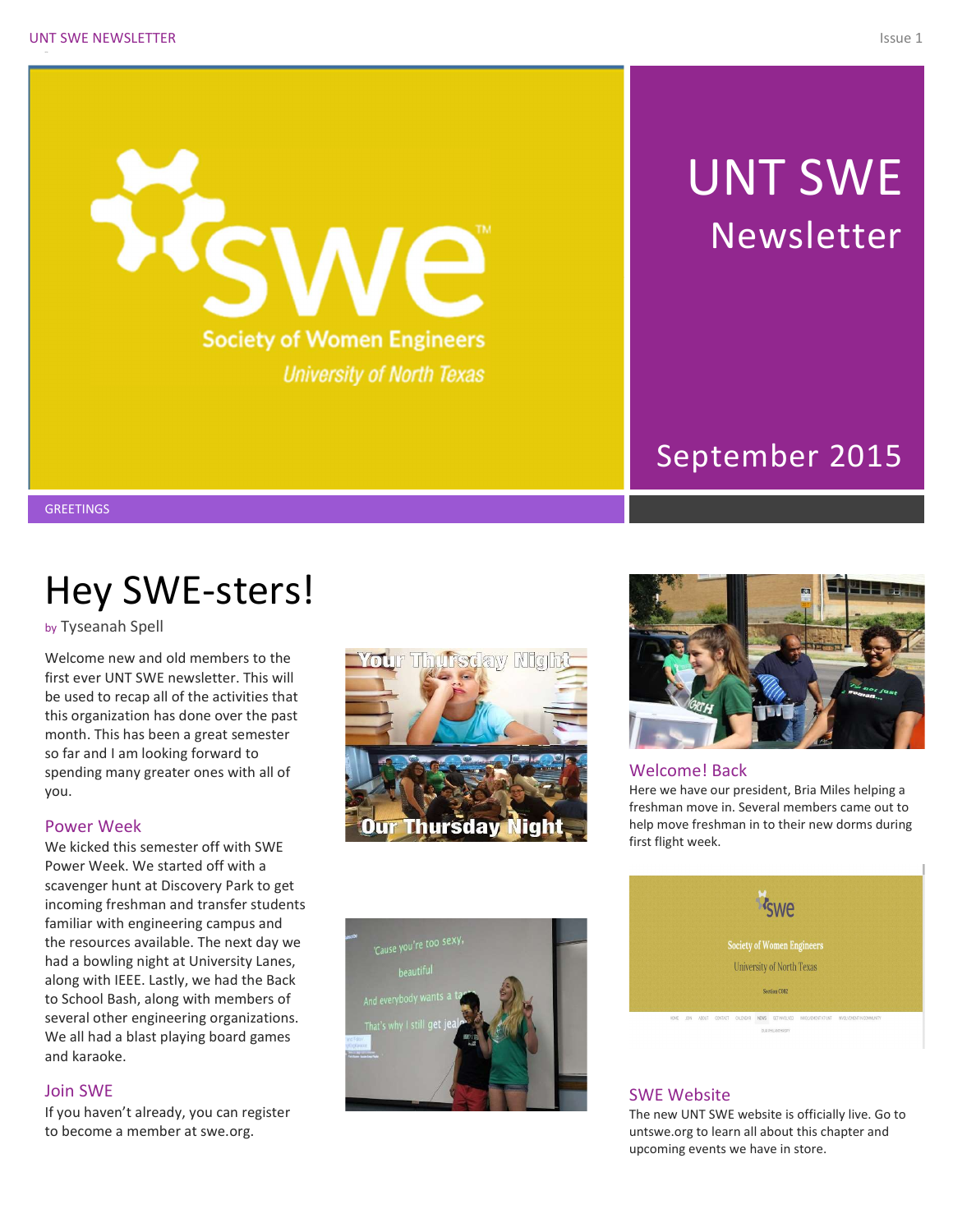### General Meetings

This year's officers have done a phenomenal job putting together meetings and professional development events.

#### 1<sup>st</sup> General Meeting

Our first meeting was an introduction to the Society of Women Engineers and our chapter.

#### 2<sup>nd</sup> General Meeting

We got the opportunity to host USAA at our second meeting. Some of the company's recruiters came out and did a workshop on résumés.

#### 3<sup>rd</sup> General Meeting

PepsiCo came to our third meeting to tell us all about their company and the upcoming opportunities they have. Our previous president and current PepsiCo employee, Mayaria Johnson, came back as well to help present.



#### SWE Host Hitachi Consulting Firm

This month, we also had the opportunity to hear all about Hitachi from several of their recruiters.

#### SWE OFFICERS

President: Bria Miles Vice President: Haley Barnes Treasurer: Jessica Lanier Secretary: Tyseanah Spell Historian: Sarah Smith Event Coordinator: Samantha Zellner Webmaster: Jordan Luper Public Relations Chair: Amber Sodikov



### Member Spotlight

#### Name: Hollie King

#### Major: Computer Science

Hollie is an active member in the Society of Women Engineers, set to graduate this December with her Bachelor's degree in Computer Science. She was an officer for two years with UNT SWE and an active National and UNT SWE member.

Hollie originally heard about SWE from our previous president, who she worked with at the time. She heard about SWE's goals and activities and decided to attend the first meeting. She really enjoyed all the activities SWE had to offer and the rest is history. In her years with UNT SWE, Hollie went from being an active member, to Treasurer, and finally Secretary.

Outside of SWE, Hollie has competed in competitions, completed two internships and has a career waiting at USAA when she graduates. For 6 months, Hollie worked for a startup as a Software Engineer then a Software Developer at her internships with USAA.

She has also completed projects for the Texas Space Grant Consortium Design Challenge, where she had the opportunity to lead a team that implemented a gesture control system using 802.11 WIFI signals that could run on everyday laptops, which had not been done before! The team came in third place at the competition.

Congratulations Hollie! You've accomplished amazing things and have been such an amazing SWE member! Keep up the good work!